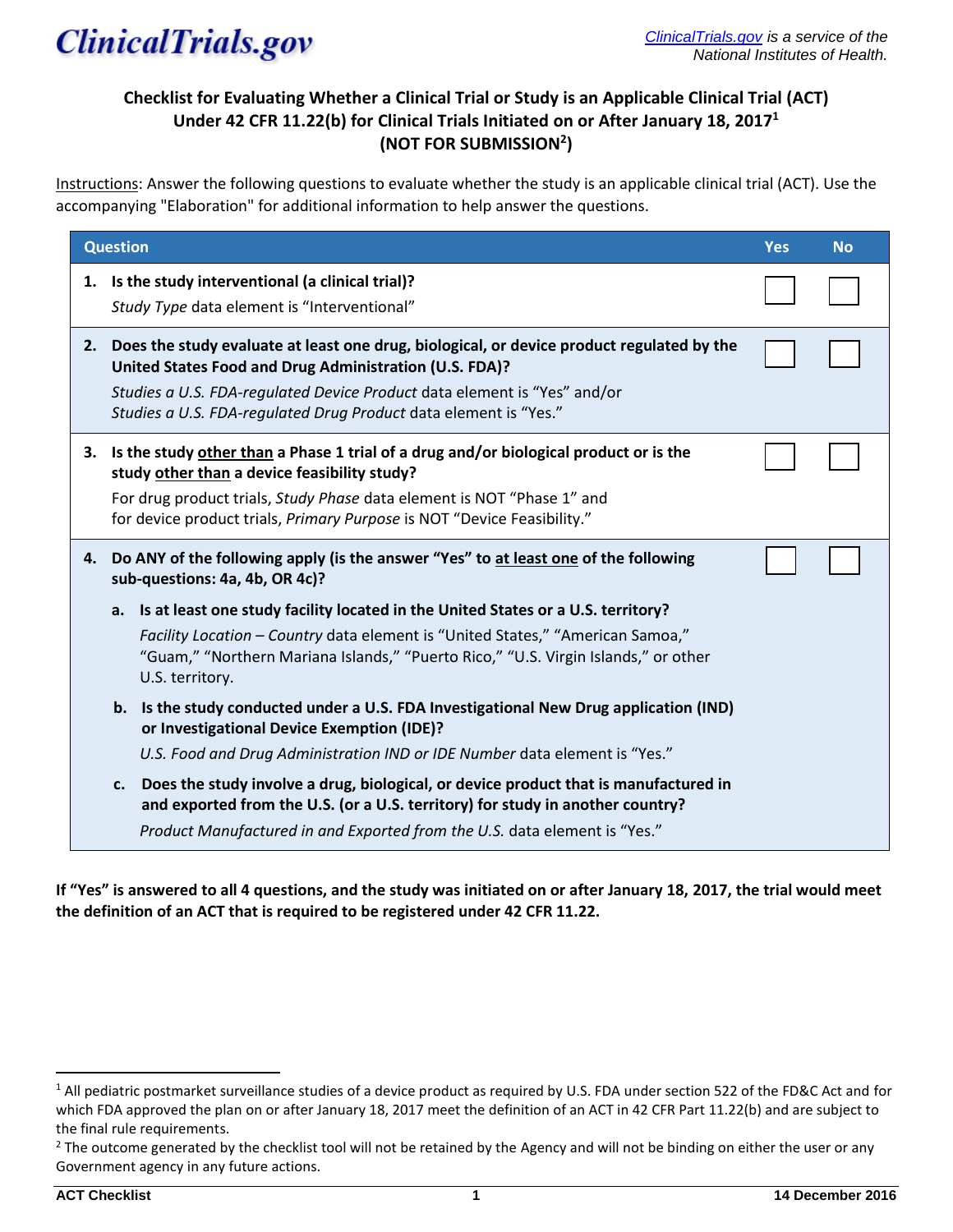

# **Elaboration: Checklist for Evaluating Whether a Clinical Trial or Study is an Applicable Clinical Trial (ACT) Under 42 CFR 11.22(b) for Clinical Trials Initiated on or After January 18, 2017**

The final rule fo[r Clinical Trials Registration and Results Information Submission \(42 CFR Part 11\)](https://www.federalregister.gov/documents/2016/09/21/2016-22129/clinical-trials-registration-and-results-information-submission) specifies requirements for submitting clinical trial information to ClinicalTrials.gov. The "Checklist for Evaluating Whether a Clinical Trial or Study is an Applicable Clinical Trial (ACT)" (or "ACT Checklist") and this elaboration is intended to assist users in evaluating whether a clinical trial or study is considered to meet the definition of an ACT, as specified in 42 CFR 11.22(b), and is subject to "expanded" registration requirements under the final rule.

## **General Considerations**

- **1. Definition of ACT.** Under the Final Rule, which implements Section 801 of the Food and Drug Administration Amendments Act (FDAAA 801), two types of ACTs are defined:
	- *Applicable device clinical trial:* (1) a prospective clinical study of health outcomes comparing an intervention with a device product subject to section 510(k), 515, or 520(m) of the Federal Food, Drug, and Cosmetic Act (FD&C Act) (21 U.S.C. 360(k), 21 U.S.C. 360e, 21 U.S.C. 360j(m)) against a control in human subjects (other than a small clinical trial to determine the feasibility of a device product, or a clinical trial to test prototype device products where the primary outcome measure relates to feasibility and not to health outcomes); (2) a pediatric postmarket surveillance of a device product as required under section 522 of the FD&C Act (21 U.S.C. 3601); or (3) a clinical trial of a combination product with a device primary mode of action under 21 CFR Part 3, provided that it meets all other criteria of the definition under this part. [*Source:* 42 CFR 11.10(a); 81 FR 65139]
	- *Applicable drug clinical trial:* a controlled clinical investigation, other than a phase 1 clinical investigation, of a drug product subject to section 505 of the FD&C Act (21 U.S.C. 355) or a biological product subject to section 351 of the Public Health Service Act (PHS Act) (42 U.S.C. 262), where "clinical investigation" has the meaning given in 21 CFR 312.3 and "phase 1" has the meaning given in 21 CFR 312.21. A clinical trial of a combination product with a drug primary mode of action under 21 CFR Part 3 is also an applicable drug clinical trial, provided that it meets all other criteria of the definition under this part. [*Source:* 42 CFR 11.10(a); 81 FR 65139]
- **2. Determination of ACT.** 42 CFR 11.22(b) sets forth an approach for determining whether or not a clinical trial initiated on or after January 18, 2017, meets the regulatory definitions of an applicable device clinical trial and an applicable drug clinical trial by identifying a series of specific criteria and the corresponding ClinicalTrials.gov registration data elements. [*Source:* 81 FR 65029]

Please note the following caveats:

- **Pediatric Postmarket Surveillance Studies of a Device Product.** While the ACT Checklist is intended to be used to evaluate clinical trials only, all pediatric postmarket surveillance studies involving a device product as required by U.S. FDA under section 522 of the FD&C Act and initiated on or after January 18, 2017, meet the definition of an ACT in 42 CFR Part 11.22(b) and are subject to "expanded" registration requirements under the final rule. *Pediatric postmarket surveillance of a device product* means the active, systematic, scientifically valid collection, analysis, and interpretation of data or other information conducted under section 522 of the FD&C Act (21 U.S.C. 360l) about a marketed device product that is expected to have significant use in patients who are 21 years of age or younger at the time of diagnosis or treatment. A pediatric postmarket surveillance of a device product may be, but is not always, a clinical trial. [*Source:* 42 CFR 11.10(a); 81 FR 65140]
- **Study Start Date on or After January 18, 2017.** The ACT Checklist is intended to be used to evaluate clinical trials initiated on or after January 18, 2017. An ACT is considered to be initiated on the date on which the first human subject is enrolled according to 42 CFR 11.22(a)(3) and is based on the *Study Start Date* data element, defined in part at 42 CFR 11.10(b)(16) as the actual date on which the first human subject was enrolled. As specified in 42 CFR 11.10(a), e*nroll or enrolled* means a human subject's, or their legally authorized representative's, agreement to participate in a clinical trial following completion of the informed consent process, as required in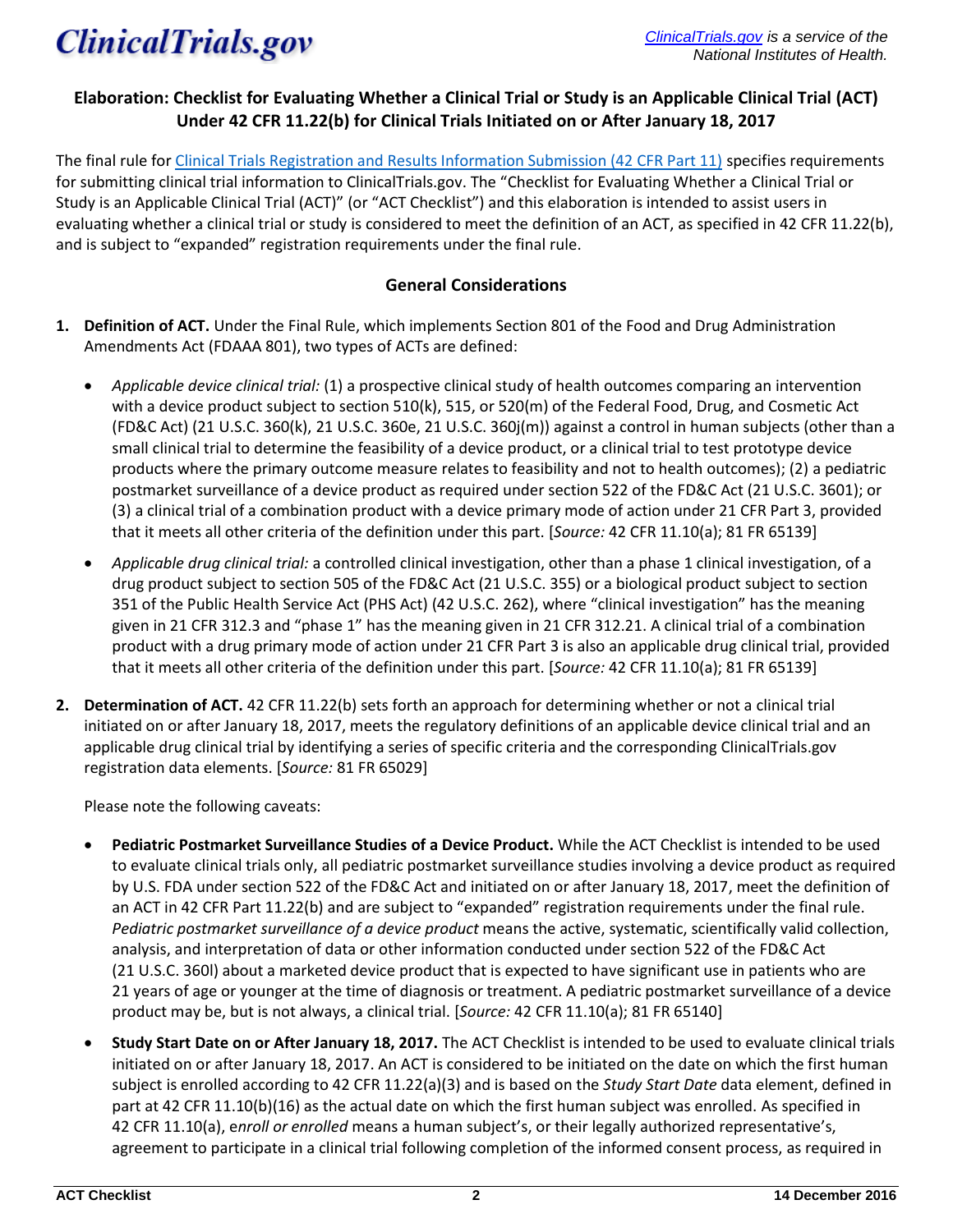

21 CFR Part 50 and/or 45 CFR Part 46, as applicable. For the purposes of this regulation, potential subjects who are screened for the purpose of determining eligibility for a trial, but do not participate in the trial, are not considered enrolled, unless otherwise specified by the protocol. [*Source:* 81 FR 65140]

# **Specific Considerations**

## **1. Is the study interventional (a clinical trial)?**

*Study Type* data element is "Interventional." [*Sources:* 42 CFR 11.22(b)(1)(ii)(A) & (b)(2)(i)]

*Study Type* is defined in the final rule as the nature of the investigation or investigational use for which clinical trial information is being submitted, e.g., interventional, observational. [*Source:* 42 CFR 11.10(b)(7); 81 FR 65140-41]

*Interventional* is defined in the final rule to mean, with respect to a clinical study or a clinical investigation, that participants are assigned prospectively to an intervention or interventions according to a protocol to evaluate the effect of the intervention(s) on biomedical or other health-related outcomes. [*Source:* 42 CFR 11.10(a); 81 FR 65140-41]

*Clinical Trial* is defined in the final rule as a clinical investigation or a clinical study in which human subject(s) are prospectively assigned, according to a protocol, to one or more interventions (or no intervention) to evaluate the effect(s) of the intervention(s) on biomedical or health-related outcomes. [*Source:* 42 CFR 11.10(a); 81 FR 65139]

#### **2. Does the study evaluate at least one U.S. FDA-regulated drug, biological, or device product?**

*Studies a U.S. FDA-regulated Device Product* data element is "Yes" and/or *Studies a U.S. FDA-regulated Drug Product* data element is "Yes." [*Sources:* 42 CFR 11.22(b)(1)(ii)(C) & (b)(2)(iii)]

These data elements are defined as follows:

*Studies a U.S. FDA-regulated Device Product* means that a clinical trial studies a device product subject to section 510(k), 515, or 520(m) of the FD&C Act (21 U.S.C. 360(k), 21 U.S.C. 360e, 21 U.S.C. 360j(m)). [*Source:* 42 CFR 11.10(b)(38); 81 FR 65143]

A device product is considered to be subject to section 510(k), 515, or 520(m) of the FD&C Act if any of the following is required before it may be legally marketed in the United States: (1) a finding of substantial equivalence under section 510(k) of the FD&C Act, (2) an order under section 515 of the FD&C Act approving a premarket approval application (PMA) for the device product, or (3) an HDE under section 520(m) of the FD&C Act. Device products that are considered to be subject to section 510(k), 515, or 520(m) of the FD&C Act include significant risk devices for which approval of an IDE is required under section 520(g) of the FD&C Act, non-significant risk devices that are considered to have an approved IDE in accordance with 21 CFR 812.2(b), or device products that are exempt from the submission requirements of 21 CFR part 812. [*Source:* 81 FR 65012]

Regarding combination products, FDA regulations in 21 CFR part 3 specify that the primary mode of action of a combination product is the single mode of action that provides the most important therapeutic action of the intended therapeutic effects of the combination product. A study of a combination product with a device primary mode of action under 21 CFR part 3 would be considered an applicable device clinical trial, provided that it meets all other criteria of the definition under 42 CFR 11.10(a). We note that for such trials, the responsible party must indicate that the trial Studies a U.S. FDA-regulated Device Product. [*Source:* 81 FR 65014 and 65040]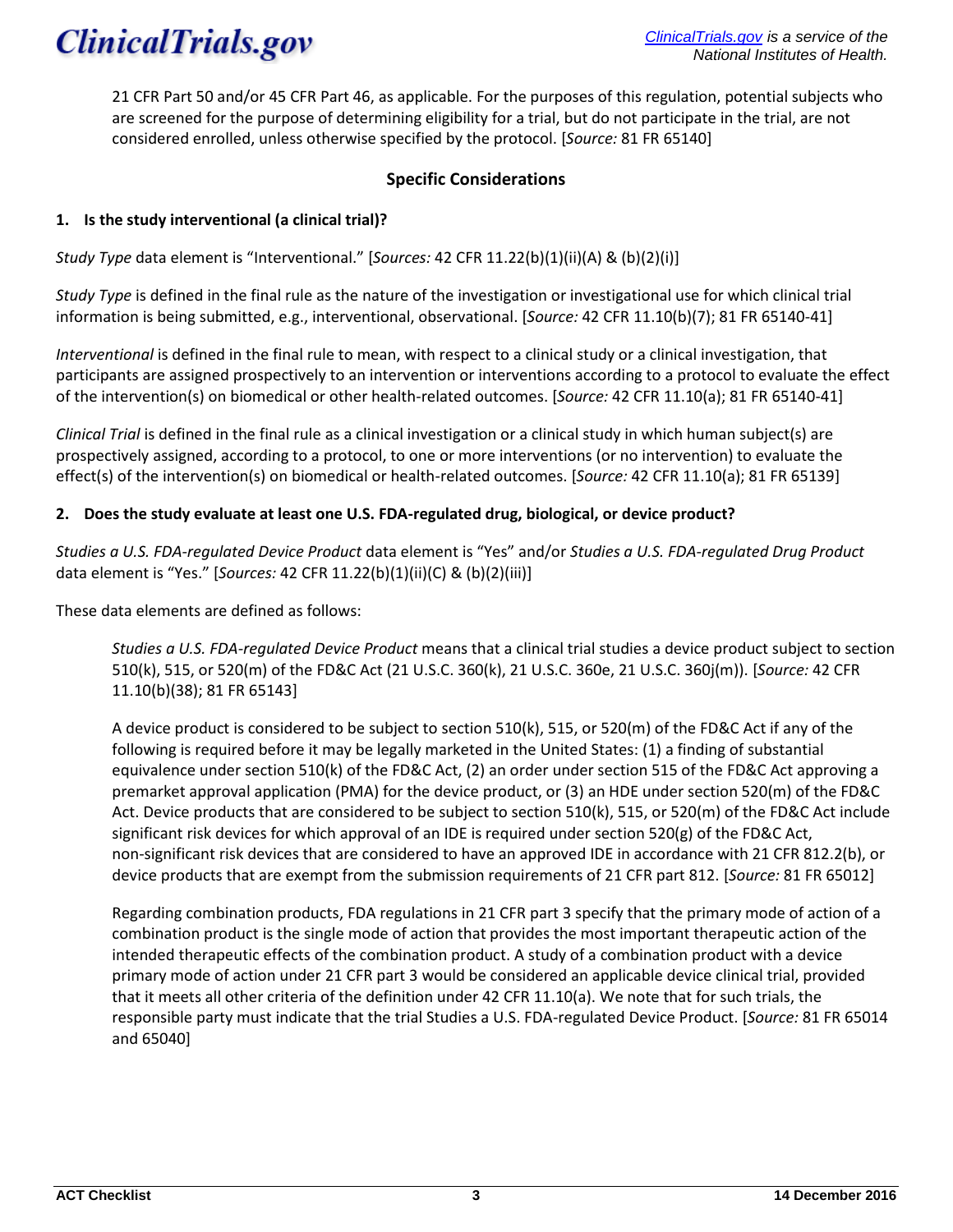

#### **Points to Consider**:

 Device products may be used in clinical trials even though they are not the intervention studied in the clinical trial or the experimental variable of interest in the study. For example, clinical trials of procedures involving surgical device products may not be designed to study the effect of those device products. Therefore, when considering whether a clinical trial Studies a U.S. FDA-regulated Device Product a responsible party should consider whether (a) the study is designed to examine the effect or performance of an FDA-regulated device product or differences in the intended use, for example, variations in frequency of use, method of administration, design specifications, and other characteristics (e.g., used in one or more, but not all, arms in a multi-arm study); and/or (b) at least one pre-specified primary or secondary outcome measure reflects a characteristic, effect, or performance of an FDAregulated device product (e.g., need for replacement or maintenance of the device). [*Source:* 81 FR 65040]

*Studies a U.S. FDA-regulated Drug Product* means a clinical trial studies a drug product (including a biological product) subject to section 505 of the FD&C Act (21 U.S.C. 355) or section 351 of the PHS Act (42 U.S.C. 262). [*Source:* 42 CFR 11.10(b)(38); 81 FR 65143]

This definition is interpreted to mean that the clinical trial studies a drug that is the subject of an approved NDA [new drug application] or BLA [biologic license application] or that would require an approved NDA or BLA to be legally marketed in the United States. A non-prescription drug product that is or could be marketed under an existing over-the-counter drug monograph (see 21 CFR 330–358) is not considered "subject to section 505 of the [FD&C Act]." [*Source:* 81 FR 65041]

Regarding combination products, FDA regulations in 21 CFR part 3 specify that the primary mode of action of a combination product is the single mode of action that provides the most important therapeutic action of the intended therapeutic effects of the combination product. A study of a combination product with a drug primary mode of action under 21 CFR part 3 would be considered an applicable drug clinical trial, provided that it meets all other criteria of the definition under 42 CFR 11.10(a). We note that for such trials, the responsible party must indicate that the trial Studies a U.S. FDA-regulated Drug Product. [*Source:* 81 FR 65014 and 65041]

#### **Points to Consider**:

- A clinical trial for which the responsible party indicates the Intervention Type to be "dietary supplement" or "genetic" or "procedure" could in fact be an applicable drug clinical trial studying a drug product subject to section 505 of the FD&C Act or a biological product subject to section 351 of the PHS Act. For example, a product otherwise marketed as a dietary supplement could be studied for the treatment of cancer, or a genetic trial could study a gene therapy. [*Source:* 81 FR 65041]
- A clinical trial may include an FDA-regulated drug product even though the drug product is not a variable of interest. For example, a clinical trial of a device product may involve the surgical insertion of the device product under anesthesia, but the anesthesia drug product is not studied in the clinical trial. In determining whether a clinical trial studies a U.S. FDA-regulated drug product, a responsible party should consider whether (a) the clinical trial is designed to examine the effect of the FDA-regulated drug product(s) or of differences in the intended use, including differences in dosing, frequency of use, or route of administration; and/or (b) at least one of the pre-specified primary or secondary outcome measures reflects a characteristic or effect of the FDA-regulated drug product(s). [*Source:* 81 FR 65041]

# **3. Is the study other than a Phase 1 trial of a drug and/or biological product or is the study other than a device feasibility study?**

For drug trials, *Study Phase* data element is NOT "Phase 1" and for device trials, *Primary Purpose* is NOT "Device Feasibility." [*Sources:* 42 CFR 11.22(b)(1)(ii)(B) & (b)(2)(ii)]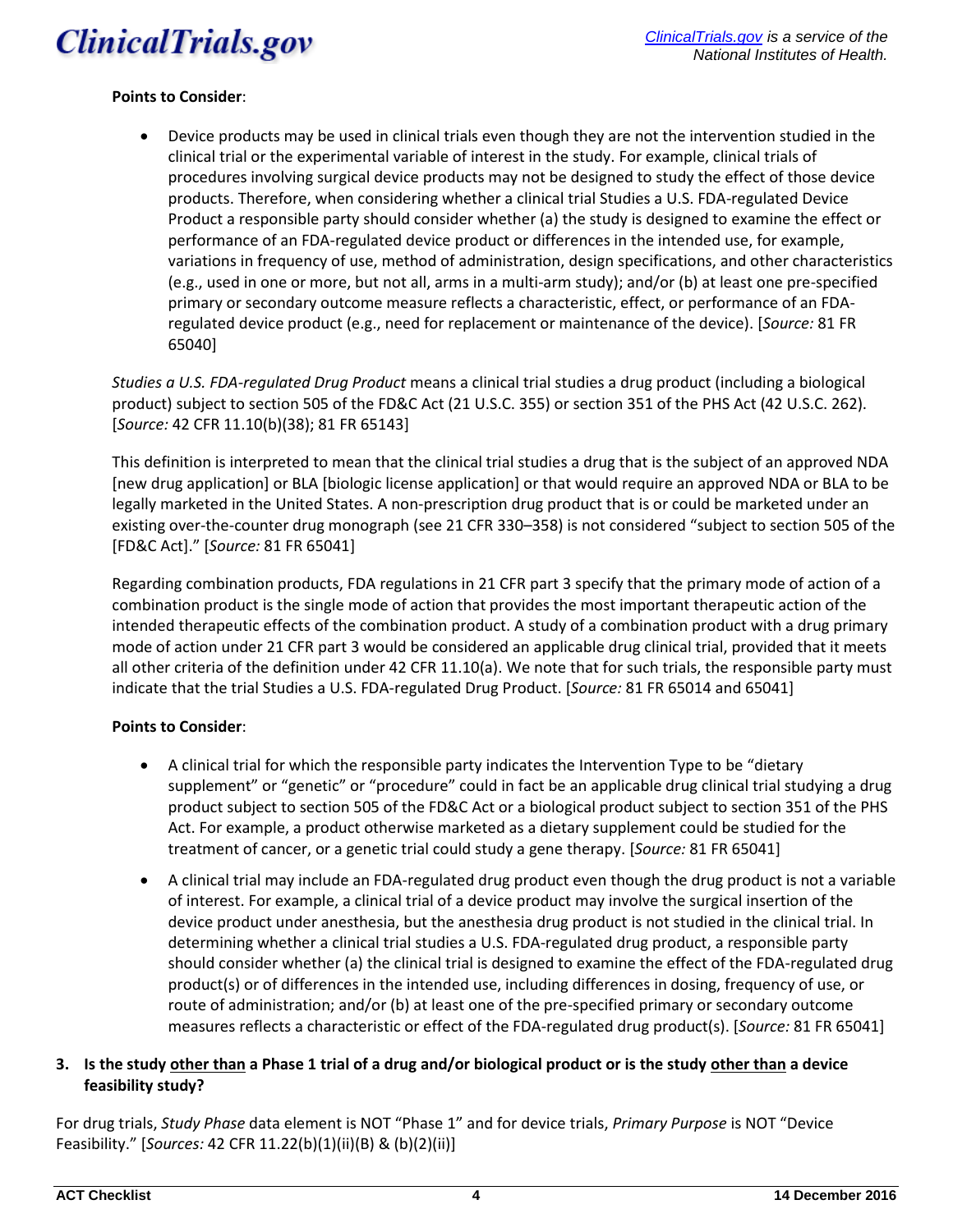

These data elements are defined as follows:

*Study Phase* means, for a clinical trial of a drug product (including a biological product), the numerical phase of such clinical trial, consistent with terminology in 21 CFR 312.21, such as phase 2 or phase 3, and in 21 CFR 312.85 for phase 4 studies. [*Source:* 42 CFR 11.10(b)(6); 81 FR 65141]

Under 21 CFR 312.21(a)(1), a phase 1 study ''includes the initial introduction of an investigational new drug into humans. Phase 1 studies are typically closely monitored and may be conducted in patients or normal volunteer subjects. These studies are designed to determine the metabolism and pharmacologic actions of the drug in humans, the side effects associated with increasing doses, and, if possible, to gain early evidence on effectiveness. During phase 1, sufficient information about the drug's pharmacokinetics and pharmacological effects should be obtained to permit the design of well-controlled, scientifically valid, phase 2 studies. The total number of subjects and patients included in phase 1 studies varies with the drug, but is generally in the range of 20 to 80.'' Under 21 CFR 312.21(a)(2), ''[p]hase 1 studies also include studies of drug metabolism, structureactivity relationships, and mechanism of action in humans, as well as studies in which investigational drugs are used as research tools to explore biological phenomena or disease processes.'' Clinical trials that are phase 1 studies under 21 CFR 312.21 are not applicable drug clinical trials. [*Source:* 81 FR 65015-16]

#### **Points to Consider**:

- Although we are aware that the term ''phase 0'' is used in practice (e.g., to refer to clinical trials that are exploratory in nature and are not designed to evaluate therapeutic or diagnostic intent), any trial that would be referred to as ''phase 0'' meets the definition of a phase 1 trial under FDA regulations (21 CFR 312.21). [*Source:* 81 FR 65036]
- Clinical trials that are identified as phase 1/phase 2 trials (i.e., trials with characteristics of both phase 1 and phase 2 studies) are not considered phase 1 studies and may be applicable drug clinical trials if they meet the other specified criteria. [*Source:* 81 FR 65016]
- A bioequivalence or comparative bioavailability study that falls within the scope of 21 CFR 320.24(b)(1), (2), or (3) shares many of the characteristics of a phase 1 study and is considered to be a phase 1 trial (and, therefore, not an applicable clinical trial) in this rule. [*Source:* 81 FR 65016]

*Primary Purpose* means the main objective of the intervention(s) being evaluated by the clinical trial. [*Source:* 42 CFR 11.10(b)(4); 81 FR 65141]

Regarding the options available under Primary Purpose, "device feasibility" should *only* be selected when a device product is being evaluated for the feasibility of the product or of a test prototype device and not health outcomes. Other options include "treatment," "prevention," "diagnostic," and "screening." [*Source:* 81 FR 65035]

Our explanation of this exemption [for "device feasibility" from the definition of applicable device clinical trial] is consistent with FDA's regulation of devices. FDA published the guidance [Investigational Device Exemptions](http://www.fda.gov/downloads/medicaldevices/deviceregulationandguidance/guidancedocuments/ucm279103)  [\(IDEs\) for Early Feasibility Medical Device Clinical Studies, Including Certain First in Human \(FIH\) Studies](http://www.fda.gov/downloads/medicaldevices/deviceregulationandguidance/guidancedocuments/ucm279103) (October 2013) to address the development and review of IDE applications for early feasibility studies of significant risk devices. For the purposes of the guidance, the guidance defines an "early feasibility study" as a limited clinical investigation of a device early in development, typically before the device design has been finalized, for a specific indication. The guidance further defines a "traditional feasibility study" as a clinical investigation that is commonly used to capture preliminary safety and effectiveness information on a near-final or final device design to adequately plan an appropriate pivotal study. Section 402(j)(1)(A)(ii)(I) of the PHS Act excludes "small clinical trial[s] to determine the feasibility of a device, or a clinical trial to test prototype devices where the primary outcome measure relates to feasibility and not to health outcomes" from the definition of "applicable device clinical trial." The excluded clinical trials described in this statutory definition appear to be consistent with the early feasibility study definition in the guidance, but not with that of the traditional feasibility study, which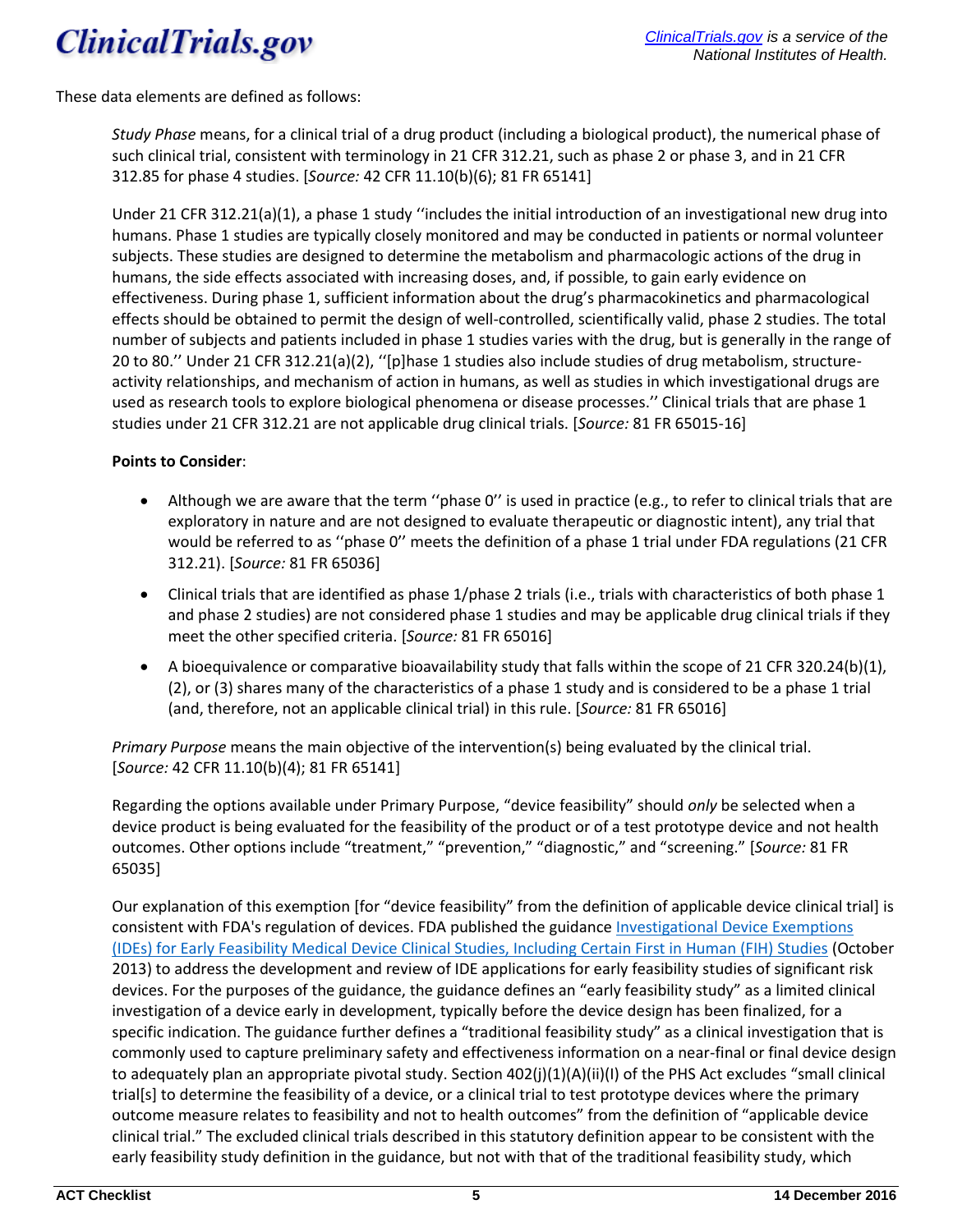# **ClinicalTrials.gov**

evaluates preliminary safety and effectiveness information (i.e., for "health outcomes"). Therefore, it is likely that only early feasibility studies would fall within this exclusion under the § 11.10 definition of an "applicable device clinical trial." [*Source:* 81 FR 65011]

# **4. Do ANY of the following apply?**

# **A. Is at least one study facility located in the United States or a U.S. territory?**

*Facility Location – Country* data element is "United States," "American Samoa," "Guam," "Northern Mariana Islands," "Puerto Rico," "U.S. Virgin Islands," or other U.S. territory. [*Sources:* 42 CFR 11.22(b)(1)(ii)(D)(1) and (b)(2)(iv)(A)]

The *Facility Location* data element is required for each participating facility in a clinical trial and includes information about the country in which participating facilities are located. [*Source:* 42 CFR 11.10(b)(31)(ii)]

# **Points to Consider:**

- If a clinical study of a device product includes sites both within the United States (including any U.S. territory) and outside of the United States, and if any of those sites is using (for the purposes of the clinical study) a device product that is subject to section 510(k), 515, or 520(m) of the FD&C Act, we would consider the entire clinical study to be an applicable device clinical trial, provided that it meets all of the other criteria of the definition under this regulation. [*Source:* 81 FR 65013]
- If a clinical investigation of a drug product (including a biological product) includes sites both within the United States (including any U.S. territory) and outside of the United States, and any of those sites is using (for the purposes of the clinical investigation) a drug product or biological product that is subject to section 505 of the FD&C Act or section 351 of the PHS Act, we would consider the entire clinical investigation to be an applicable drug clinical trial, provided that it meets all other criteria of the definition under this regulation. [*Source:* 81 FR 65015]

# **B. Is the study conducted under a U.S. FDA Investigational New Drug application (IND) or Investigational Device Exemption (IDE)?**

*U.S. Food and Drug Administration IND or IDE Number* data element is "Yes" [*Sources:* 42 CFR 11.22(b)(1)(ii)(D)(3) and  $(b)(2)(iv)(C)$ ]

The *U.S. Food and Drug Administration IND or IDE Number* data element provides an indication of whether there is an IND or IDE for the clinical trial. [*Source:* 42 CFR 11.10(b)(34)]

# **Points to Consider:**

- Device products that are considered to be subject to section 510(k), 515, or 520(m) of the FD&C Act include significant risk devices for which approval of an IDE is required under section 520(g) of the FD&C Act or non-significant risk devices that are considered to have an approved IDE in accordance with 21 CFR 812.2(b). [*Source:* 81 FR 65012]
- Drug products (including biological products) that are being studied under an IND are considered ''subject to section 505 of the FD&C Act'' both because (in most situations) the drug product being studied would need an approved NDA or licensed BLA to be marketed legally, and because INDs are issued by FDA pursuant to the authority in section 505(i) of the FD&C Act. [*Source:* 81 FR 65014]
- Furthermore, if a sponsor chooses to obtain an IND (issued under section 505 of the FD&C Act) for a clinical investigation of a drug product (including a biological product) that is not otherwise subject to section 505 of the FD&C Act or section 351 of the PHS Act, the sponsor, in so doing, agrees to regulation under section 505